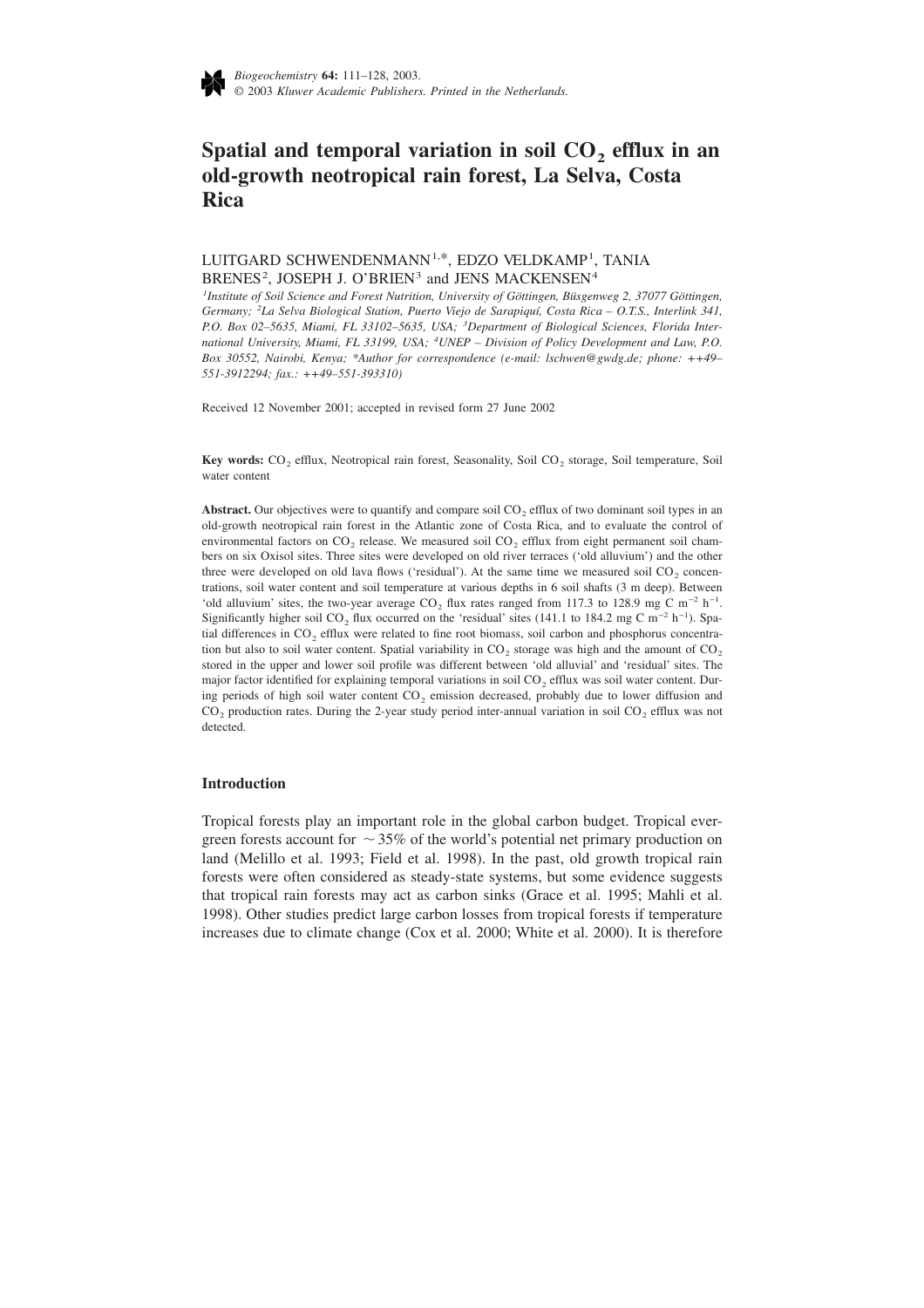critical to understand how the carbon budget of tropical forests will react to changes in environmental conditions. For this reason "CARBONO", a long-term, landscapescale project was set up at La Selva Biological Station in Costa Rica. Its major goal is to assess the major carbon stocks and fluxes and to investigate the effects of climatic factors on ecosystem carbon dynamics.

To characterize the carbon exchange in forest ecosystems, an assessment of the dynamics of soil  $CO<sub>2</sub>$  efflux is important as soil respiration is a major  $CO<sub>2</sub>$  flux in the carbon cycle, second in magnitude to gross canopy photosynthesis (Raich and Schlesinger 1992).

 $CO<sub>2</sub>$  in the soil is produced by root respiration and by decomposition of litter and soil organic matter. Efflux of  $CO<sub>2</sub>$  from the soil to the atmosphere is controlled by diffusion and therefore related to the concentration of  $CO<sub>2</sub>$  in the soil atmosphere and soil textural and soil structural properties that control the diffusivity of  $CO<sub>2</sub>$  in the soil (De Jong and Schappert 1972). Although multiple factors influence the biological and physical processes controlling soil  $CO<sub>2</sub>$  release, many studies have shown that soil temperature and soil moisture are the most important factors regulating soil  $CO<sub>2</sub>$  efflux (Singh and Gupta 1977; Howard and Howard 1993; Kicklighter et al. 1994). A complication is that soil temperature and soil water content often covary, which makes it difficult to separate their effects (Reiners 1968; Dörr and Münnich 1987; Davidson et al. 1998).

In this study our first objective was to quantify and compare the soil  $CO<sub>2</sub>$  efflux rates of two different soil types in an old-growth neotropical rain forest in Costa Rica. Our second objective was to evaluate how environmental factors control the efflux of  $CO<sub>2</sub>$  from the soil surface.

# **Materials and methods**

#### *Study sites*

Our study was carried out in old-growth forest at the La Selva Biological Station. La Selva is located in northeastern Costa Rica  $(10^{\circ}20'$  N,  $83^{\circ}50'$  W) between the Atlantic coastal plain and the foothills of the Central Cordillera at an elevation of 35 – 150 m. La Selva is classified in the Holdridge Life Zone System as Tropical Wet Forest (Hartshorn and Hammel 1994). The long-term average annual precipitation at La Selva is 4200 mm; average monthly air temperature is 26 °C, with little temperature difference between months (Sanford et al. 1994). In this study we distinguished two seasons based on the actual monthly rainfall measured during the study period. Months with more than 400 mm rainfall were defined as wet season and the drier season are those periods of at least two consecutive months with less than 400 mm rainfall.

For this study we selected three 0.5 ha plots on each of the two dominant soil types of La Selva: 'old alluvium' (plot A2, A3, A4) and 'residual' (plot L4, L5, L6) soils. For more details on site selection see Clark et al. (1998) and Clark and Clark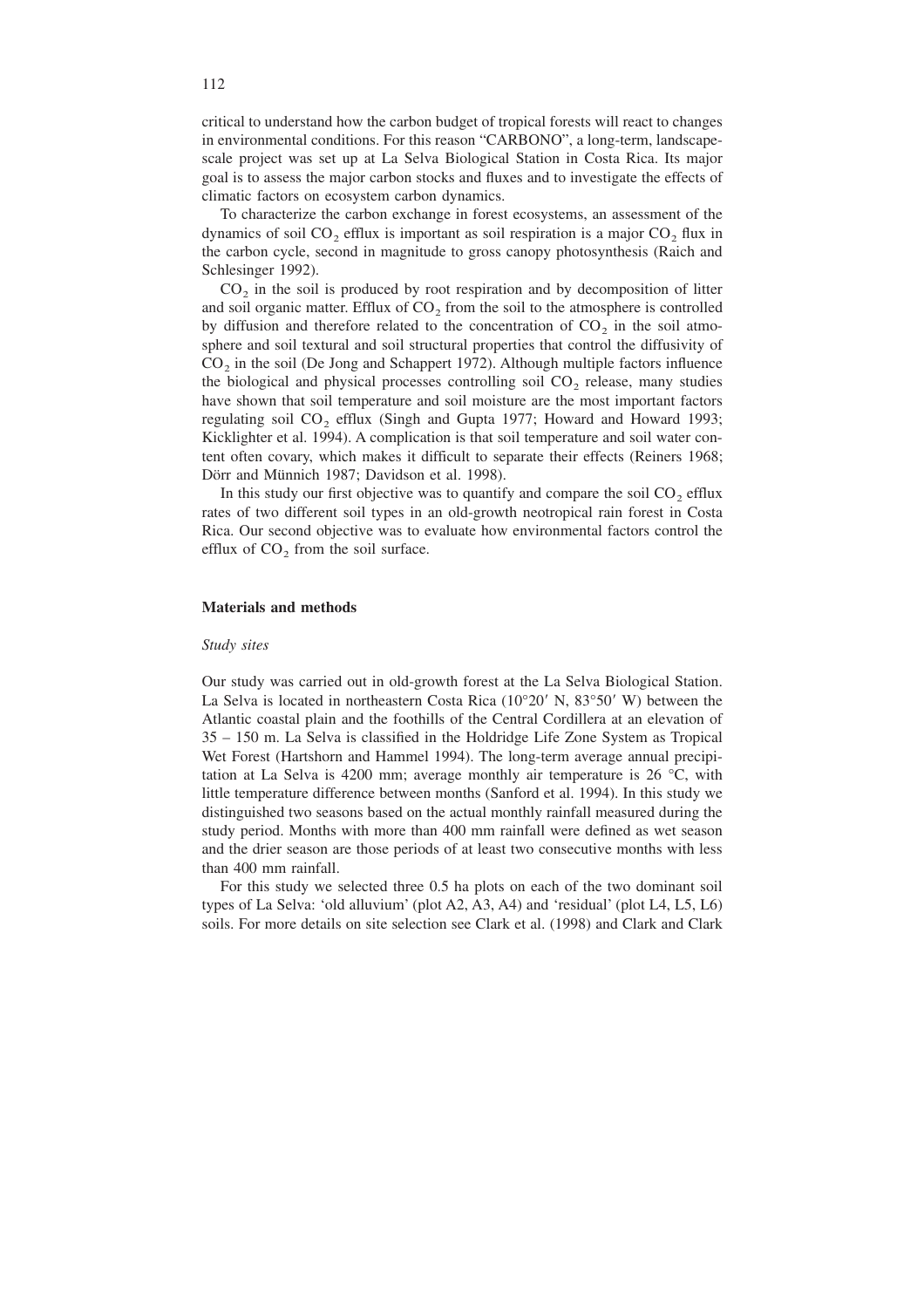*Table 1.* Characteristics of the investigated soil types. Data are means per soil type (n = 3) for the upper  $(0 - 1$  m) and lower  $(1 - 3$  m) soil profile.

| Depth of<br>sampling<br>(m) | Clay<br>content<br>$(\%)$ | Bulk<br>density<br>$(g \text{ cm}^{-3})$ | Soil air<br>space<br>$\rm \ (cm^3$ | Total C<br>$(\%)$ | Total N<br>$(\%)$ | Total P<br>$(mg kg^{-1})$ | pH (KCl) |
|-----------------------------|---------------------------|------------------------------------------|------------------------------------|-------------------|-------------------|---------------------------|----------|
|                             |                           |                                          | $\text{cm}^{-3}$ )                 |                   |                   |                           |          |
| 'old alluvium'              |                           |                                          |                                    |                   |                   |                           |          |
| $0 - 1$                     | 70.7                      | 0.81                                     | 0.12                               | 2.02              | 0.19              | 0.96                      | 3.97     |
| $1 - 3$                     | 52.5                      | 1.01                                     | 0.02                               | 0.74              | 0.07              | 0.95                      | 4.00     |
| 'residual'                  |                           |                                          |                                    |                   |                   |                           |          |
| $0 - 1$                     | 76.3                      | 0.79                                     | 0.20                               | 2.80              | 0.24              | 0.62                      | 4.11     |
| $1 - 3$                     | 65.2                      | 1.01                                     | 0.03                               | 0.61              | 0.05              | 0.48                      | 4.52     |

(2000). The 'old alluvium' soil is formed on old river terraces and has previously been classified as an Inceptisol. The strongly weathered 'residual' soils originate from andesitic lava flows and were classified as Ultisols (Sollins et al. 1994). Only 'residual' sites which were located on relatively flat ridges were studied. Kleber et al. (submitted) recently reclassified these soils. Both soil types meet the rationale for the classification as Oxisols: low silica:sesquioxide ratio, low base exchange capacity, low acitivity of clays, and low content of weatherable minerals. Considering the perudic moisture regime both soils were classified as Typic Haploperox (Kleber et al. (submitted)).

In August 1997 we took soil samples at 0.05, 0.20, 0.40, 0.75, 1.50 and 2.50 m depth from one soil pit of each 0.5 ha plot. Bulk density was determined by taking undisturbed soil samples (300 cm<sup>3</sup>), which were subsequently dried at 105 °C for 48 h. Total pore space  $(cm<sup>3</sup> cm<sup>-3</sup>)$  was calculated from measurements of bulk density and an assumed particle density of 2.65 g cm<sup>-3</sup>. Soil air space (cm<sup>3</sup> cm<sup>-3</sup>) was estimated by subtracting volumetric soil water content  $(\theta_v)$  from total pore space. To measure the particle size distribution, air-dried and sieved (2 mm) soil samples were treated with  $H_2O_2$  to remove organic matter and then dispersed with pyrophosphate. The particle fractions were determined using the pipette method. Soil pH was measured with a combined electrode in potassium chloride (1 M) at a soil:solution ratio of 1:2.5. To determine total carbon, nitrogen and phosphorus subsamples were dried (40 °C) and pulverized. An elemental analyzer (Elementar analysator CNS, Vario EL, elementar, Hanau, Germany) was used to estimate total carbon and nitrogen. To determine total P, the ground samples were digested with HNO<sub>3</sub>. The P content was measured with an ICP (Spectro Analytical Instruments, Kleve, Germany). Main physical and chemical characteristics of the upper  $(0 - 1)$ m) and lower soil profile  $(1 - 3$  m) of the investigated soils are given in Table 1.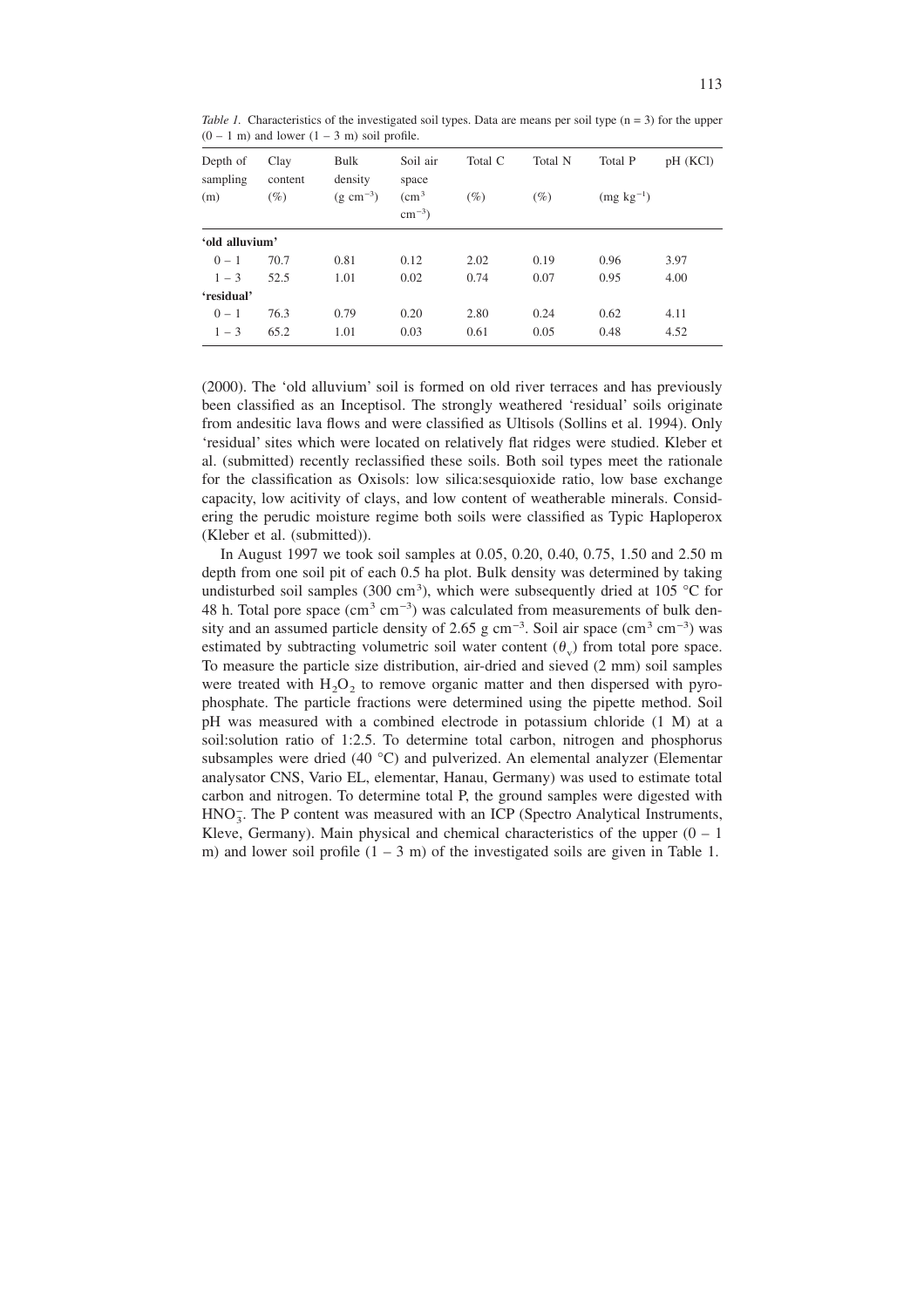# *Soil CO2 efflux*

We used dynamic, closed chambers for measurement of soil  $CO<sub>2</sub>$  efflux (Parkinson 1981; Norman et al. 1992). Eight chambers were deployed randomly along four parallel transects at each site. Transects were 15 m long and spaced 5 m apart. In August 1997, aluminum rings (0.20 m in diameter, 0.15 m tall) were inserted to a depth of about 0.02 m into the soil. Once inserted, the rings were left in place throughout the time investigated, except for two chambers which had to be replaced due to tree fall. The chambers were kept free of seedlings throughout the whole study period. Each of the six sites was sampled bi-weekly from April 1998 to April 2000. It took 2 days to measure the six sites; three sites per day were measured in a randomly chosen order. All measurements were conducted between 8 AM to 2 PM local time. Preliminary studies did not reveal a detectable diurnal pattern of  $CO<sub>2</sub>$  efflux.

Flux chambers were closed with an aluminum cover (0.15 m tall) for about 5 minutes. Air was circulated at a flow rate of 0.6 l min<sup>-1</sup> between an infrared  $CO<sub>2</sub>$ gas analyzer (April 1998 to January 2000: LI-6251, since February 2000: LI-800; LI-COR, Inc., Lincoln, Nebraska, USA) and the flux chambers. To prevent pressure differences between the chamber and atmosphere, the chamber was vented to the atmosphere through a 0.25 m long stainless steel tube (3.2 mm outer diameter).  $CO<sub>2</sub>$  concentrations were recorded at 5 second intervals with a datalogger (April 1998 to January 2000: Campbell CR 10X, since February 2000: Campbell CR  $510X$ ; Campbell Scientific, Inc., Logan, Utah, USA). CO<sub>2</sub> flux was calculated from linear regression of increasing  $CO<sub>2</sub>$  concentration within the chamber versus time, usually between 2 and 4 min after placing the cover over the ring. The coefficient of determination  $(r^2)$  of the simple linear regression was typically better than 0.99. The infrared gas analyzer was calibrated in the lab using nitrogen as zero standard and a secondary  $CO<sub>2</sub>$  standard (450 ppm). Secondary standards were calibrated against primary standards supplied by Scott-Marin, Inc. (Riverside, CA, USA).

For each of the six sites the average  $CO<sub>2</sub>$  efflux rate was calculated from the eight chamber flux measurements on a sampling day. Daily mean soil efflux for each site was calculated by linear interpolation between sampling dates. Daily  $CO<sub>2</sub>$ flux rates were then cumulated to estimate annual flux rates. Due to equipment failure or heavy rainfall we lost approximately  $1\%$  of the data. Where there were missing data the average of the previous and following sampling date was used.

# *Soil* CO<sub>2</sub> *profile concentration and CO<sub>2</sub> storage*

At each of the six selected sites a soil shaft (about 0.75 by 2 m with 3 to 4 m depth) was installed. In August 1997, stainless steel tubing (3.2 mm outer diameter) was inserted horizontally at 0.05, 0.20, 0.40, 0.75, 1.50 and 2.50 m depth. These tubes had holes at one end and a septum holder with septum at the other end to allow sampling of soil gases. The tubes at depths of  $0.05 - 0.75$  m were 0.90 m long; tubes at greater depth were 1.80 m long. Thermocouples and soil moisture sensors (Campbell CS 615) were installed at the same depths as the gas sampling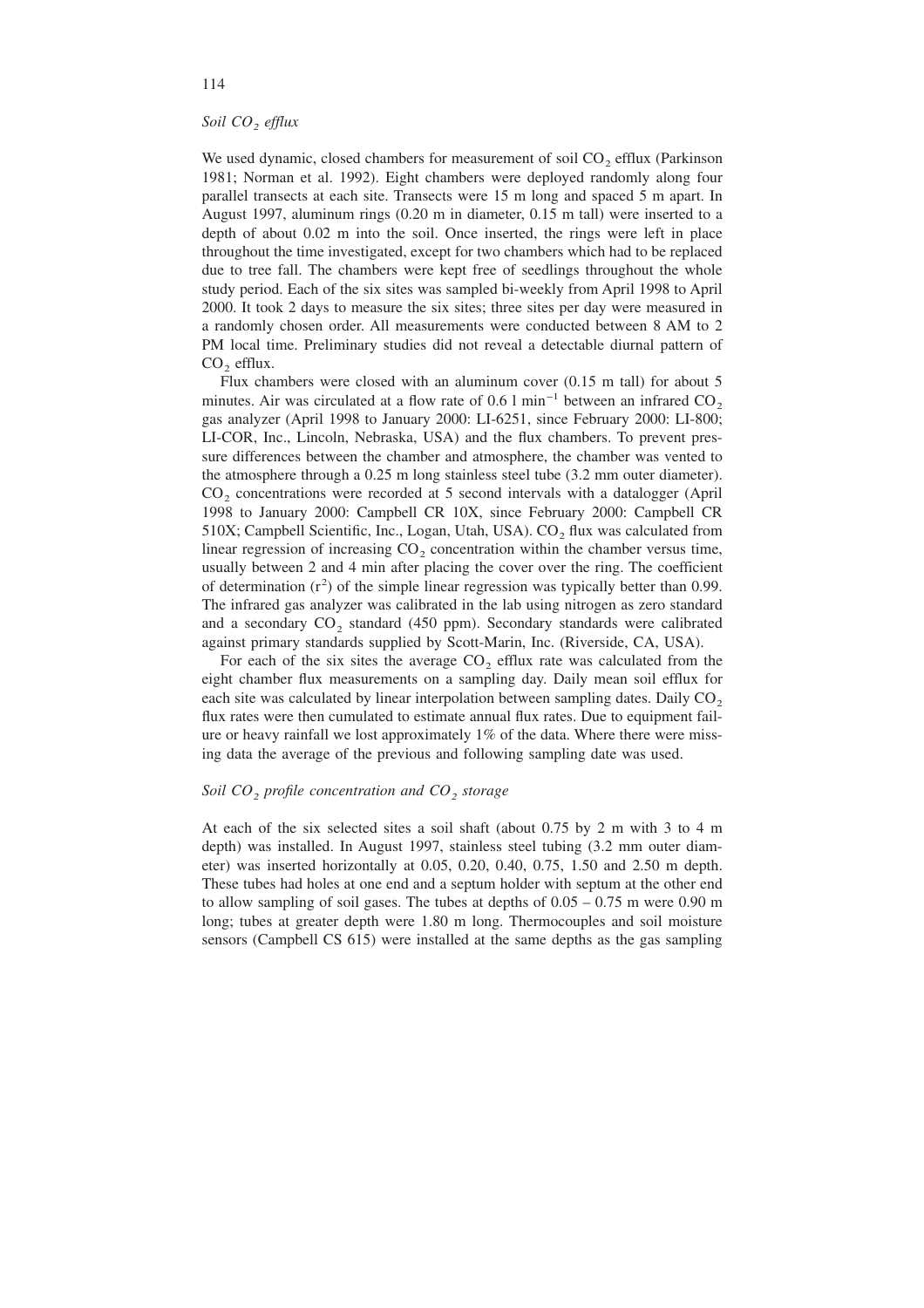tubes. The 'pit wall effect' on  $CO<sub>2</sub>$  concentration was tested. At 1.50 m depth tubes of 0.45, 0.90, 1.35, 1.80 and 2.70 m length were inserted horizontally. The horizontal  $CO<sub>2</sub>$  concentration gradient was measured several times and a fit of the data revealed that the  $CO<sub>2</sub>$  concentration, measured at 1.80 m from the pit wall, was around 95  $%$  of the CO<sub>2</sub> concentration at the estimated asymptode.

Soil gas samples were collected with a needle and polypropylene syringes with a three-way stopcock mounted to the tip. When sampling, first the 'dead' volume in the tubes was discarded. Then 30 ml gas was withdrawn from each gas sampling tube. Within 6 hours the gas samples were analyzed in the lab for  $CO<sub>2</sub>$  concentration using a Shimadzu GC-8 gas chromatograph with a thermal conductivity detector. Gas samples passed through an anhydrous  $CaSO<sub>4</sub>$  (Drierite) trap to remove water vapor followed by a sample loop of about 1 ml. Samples were injected on a Porapak Q (80/100 mesh) packed stainless steel column (2.0 m  $\times$  3.2 mm) using a 6-port manually actuated valve (Valco Instruments). Oven temperature was maintained at 40 °C. Helium carrier gas flowed at approximately 30 ml min−1 . The retention time for  $CO<sub>2</sub>$  was about 1.1 minutes. Soil air  $CO<sub>2</sub>$  concentration was calculated by comparison of integrated peak areas of samples with standard gases  $(0.045\%$  and  $4.93\%$  CO<sub>2</sub>), which were used to make a two point calibration. Storage tests indicated that on average 1 to  $2\%$  (maximal  $5\%$ ) CO<sub>2</sub> were lost between time of sampling and analyses.

The soil profile was divided into six layers  $(0 - 0.10 \text{ m}, 0.10 - 0.30 \text{ m}, 0.30 -$ 0.50 m,  $0.50 - 1.00$  m,  $1.00 - 2.00$  m and  $2.00 - 3.00$  m). Soil CO<sub>2</sub> storage of the different soil layers was calculated as follows (Equation 1):

Soil  $CO_2$  storage per soil layer = Soil air  $CO_2$  concentration×soil air space  $\times$ soil volume per soil layer $\times$ factor $\times$ 1000

With:

Soil CO<sub>2</sub>-C storage of the different soil layers (mg C m<sup>-2</sup>) Soil CO<sub>2</sub> concentration measured in the soil air space per soil layer (volume  $\%$ ) Soil air space  $(m^3 m^{-3})$  = Total pore space  $(m^3 m^{-3})$  – Soil water content  $(m^3 m^{-3})$ Soil volume per soil layer (m<sup>3</sup>) = 1 m<sup>2</sup> × vertical extension of the respective soil layer (m)

Factor = 
$$
\frac{\text{Molecular weight of carbon} (12 g mol^{-1})}{\text{Volume of a mole of gas} (0.0224 mol m^{-3})}
$$

Soil CO<sub>2</sub> storage calculated for each of the six soil layers was then added up for the upper part of the soil profile  $(0 - 1)$  m), the lower part of the soil profile  $(1 - 3)$ m) and for the whole profile  $(0 - 3)$ m).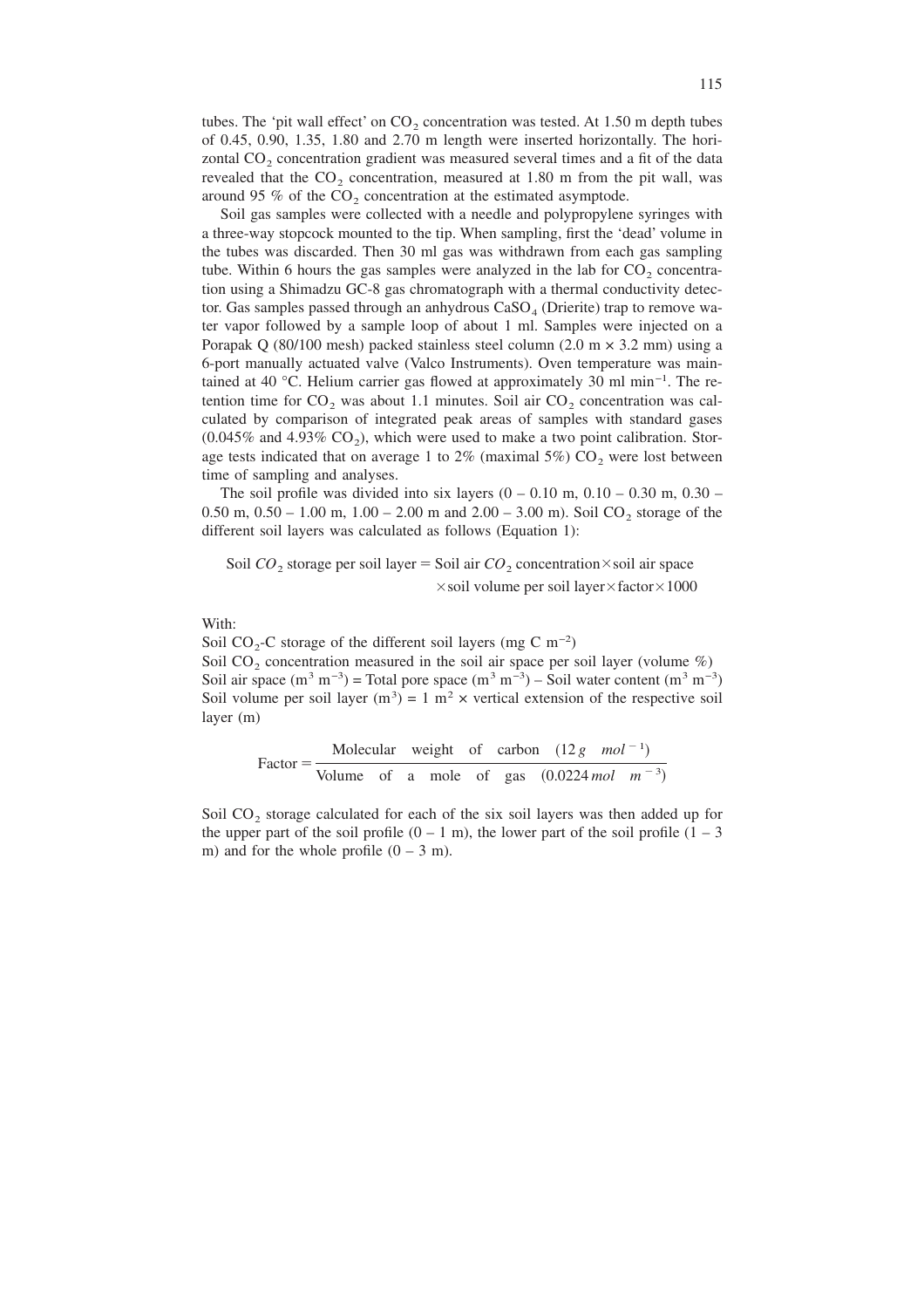# **Environmental parameters**

Soil temperature was measured adjacent to each flux chamber at approx. 0.05 m depth and within the soil shaft with a thermocouple T-probe and a thermometer reader (OMEGA HH 64).

Soil water content was determined using frequency domain reflectometry (FDR). The probe (Campbell CS 615) consisted of 0.30 m long stainless steel rods that were placed horizontally into the soil (O'Brien and Oberbauer 2001). The sensor output was converted to estimates of volumetric soil water content  $(\theta)$  using the calibration curve developed by Veldkamp and O'Brien (2000).

For two study sites ('old alluvium' site A4 and 'residual' site L6) the volumetric water content (from 0.05 m depth) was converted to matric potential using water retention curves generated from pressure plate analyses of intact cores. Volumetric water contents  $(\theta_{y})$  were measured at 0, 0.25, 5.6, 10, 33, 100, 300 and 1500 kPa tension. Based on these data the following exponential functions were calculated (Papendick and Campbell 1981):

> 'old alluvium': matric potential  $(MPa) = 843.4e^{-0.224 \times \theta_v}$ 'residual': matric potential  $(MPa) = 320.5e^{-0.209 \times \theta_v}$

#### *Statistical analyses*

Prior to statistical analyses the parameters were tested for normality. One-way analysis of variance was used to determine spatial and temporal differences. Linear and nonlinear regression analyses were used to examine relationships between soil  $CO<sub>2</sub>$  efflux, soil water content, soil temperature and other factors. Significant effects were determined at  $P < 0.05$ . All our statistical analyses were carried out using the STATISTICA 5.5 software package (StatSoft Inc., Tulsa, Oklahoma, USA).

# **Results**

# *Spatial and temporal variation in soil CO<sub>2</sub> efflux*

Within-site spatial variation among soil chambers was large. The coefficient of variation (CV) within a site at each date was on average about 35% of the mean for 'old alluvium' sites and 45% for 'residual' sites and ranged typically from 15 to 70%.

Soil  $CO_2$  efflux rates also varied between sites. The two-year average  $CO_2$  flux rates between 'old alluvium' sites ranged from 117.3 to 128.9 mg C m<sup>-2</sup> h<sup>-1</sup>. Efflux of  $CO_2$  was higher on the 'residual' sites (P < 0.05), ranging from 141.1 to 184.2 mg C m−2 h−1 (Table 2a).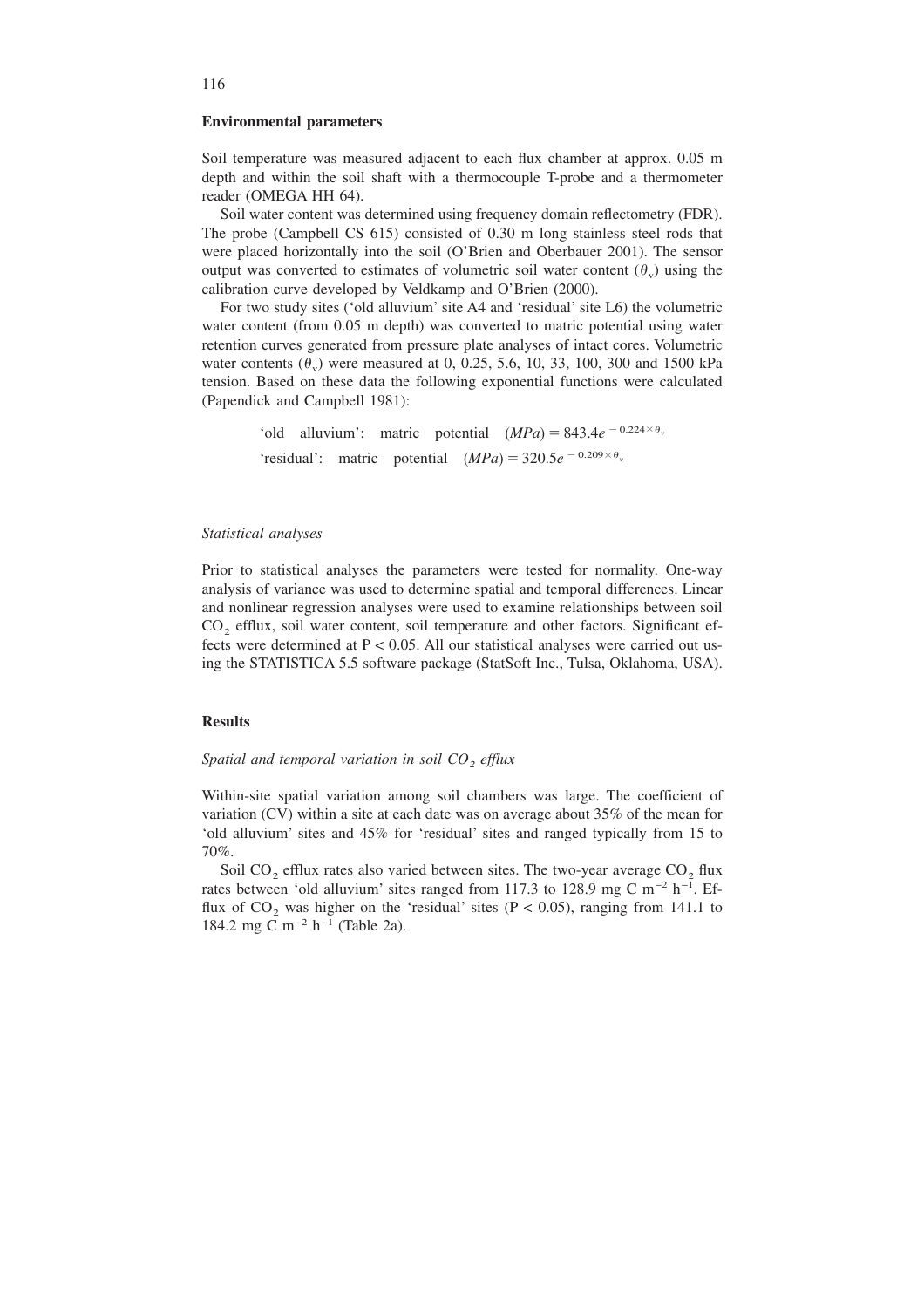*Table 2a.* Average (mg C m<sup>-2</sup> h<sup>-1</sup>) and cumulative soil CO<sub>2</sub> efflux (Mg C ha<sup>-1</sup> yr<sup>-1</sup>) measured in Year 1 (April 14, 1998 to April 9, 1999) and Year 2 (April 23, 1999 to April 20, 2000).

|            | 'old alluvium' |          |       | 'residual' |            |       |
|------------|----------------|----------|-------|------------|------------|-------|
|            | A2             | A3       | A4    | I A        | L5         | L6    |
| Year 1     | 137.3          | 113.6    | 114.1 | 182.7      | 179.4      | 146.1 |
| Cumulative |                | $10.7^a$ |       |            | $14.8^{b}$ |       |
| Year 2     | 120.4          | 121.1    | 121.7 | 171.6      | 189.0      | 136.1 |
| Cumulative |                | $10.6^a$ |       |            | $14.5^{b}$ |       |

a Different letters indicate within-year differences between soil types, at P < 0.05 (ANOVA)

Besides the spatial variability, soil atmosphere  $CO<sub>2</sub>$  efflux also varied in time. There was a progressive decrease in soil  $CO<sub>2</sub>$  efflux during the wet season. Minimum CO<sub>2</sub> flux values were always measured at the end of the wet season when the soil volumetric water content was highest. Soil  $CO<sub>2</sub>$  release started to increase again at the onset of the drier season. Although there were seasonal changes in soil  $CO<sub>2</sub>$ efflux, the magnitude of soil  $CO<sub>2</sub>$  efflux between the wet and drier season was not different ( $P > 0.05$ ). Seasonal trends were similar for both soil types; however, the variation in  $CO<sub>2</sub>$  efflux seemed to be more pronounced at the 'old alluvium' sites (Figure 1).

We estimated cumulative (annual)  $CO<sub>2</sub>$  emissions by integrating soil  $CO<sub>2</sub>$  efflux over time. Annual soil  $CO<sub>2</sub>$  efflux of each soil-type group did not differ between Year 1 and Year 2; however, annual  $CO<sub>2</sub>$  efflux was higher at 'residual' than at 'old alluvium' sites  $(P < 0.05)$  (Table 2a).

#### *Spatial and temporal variation in soil CO<sub>2</sub> storage*

Soil air  $CO<sub>2</sub>$  concentrations varied between soil depth and soil types. In the uppermost layer (0 – 0.10 m depth) an average  $CO<sub>2</sub>$  concentration of 0.7% was measured in 'old alluvium' soils. At the same depth a significantly lower  $CO<sub>2</sub>$  concentration  $(0.2\%)$  was found in 'residual' soils. In both soil types soil air  $CO<sub>2</sub>$  concentration increased throughout the depth profile. Between 2 and 3 m depth the average  $CO<sub>2</sub>$  concentration was 2.8% in 'old alluvium' and 'residual' sites.

Large spatial variations and differences in  $CO<sub>2</sub>$  storage between the upper and lower profile were identified for both soil types (Figure 2, Table 2b). For example, the two-year average  $CO_2$  storage  $(0 - 3$  m depth) between 'old alluvium' sites ranged from 719 to 1881 mg C m<sup>-2</sup>. Between 1184 and 1248 mg C m<sup>-2</sup> were stored in the 'residual' soil profiles  $(0 - 3 \text{ m depth})$ . Although the average amount of  $CO<sub>2</sub>$ stored in the whole profile did not differ between 'old alluvium' (1190 mg C m<sup>-2</sup>) and 'residual' sites (1198 mg C m<sup>-2</sup>), a closer examination shows that the  $CO_2$ storage in the upper and lower part of the profiles are significantly different between 'old alluvium' and 'residual' sites. With 655 mg C m−2 a higher amount was calculated for the upper profile of the 'old alluvium' soils than for 'residual' soils (576 mg C m<sup>-2</sup>). In contrast, in the lower part of the profile  $(1 – 3$  m depth) more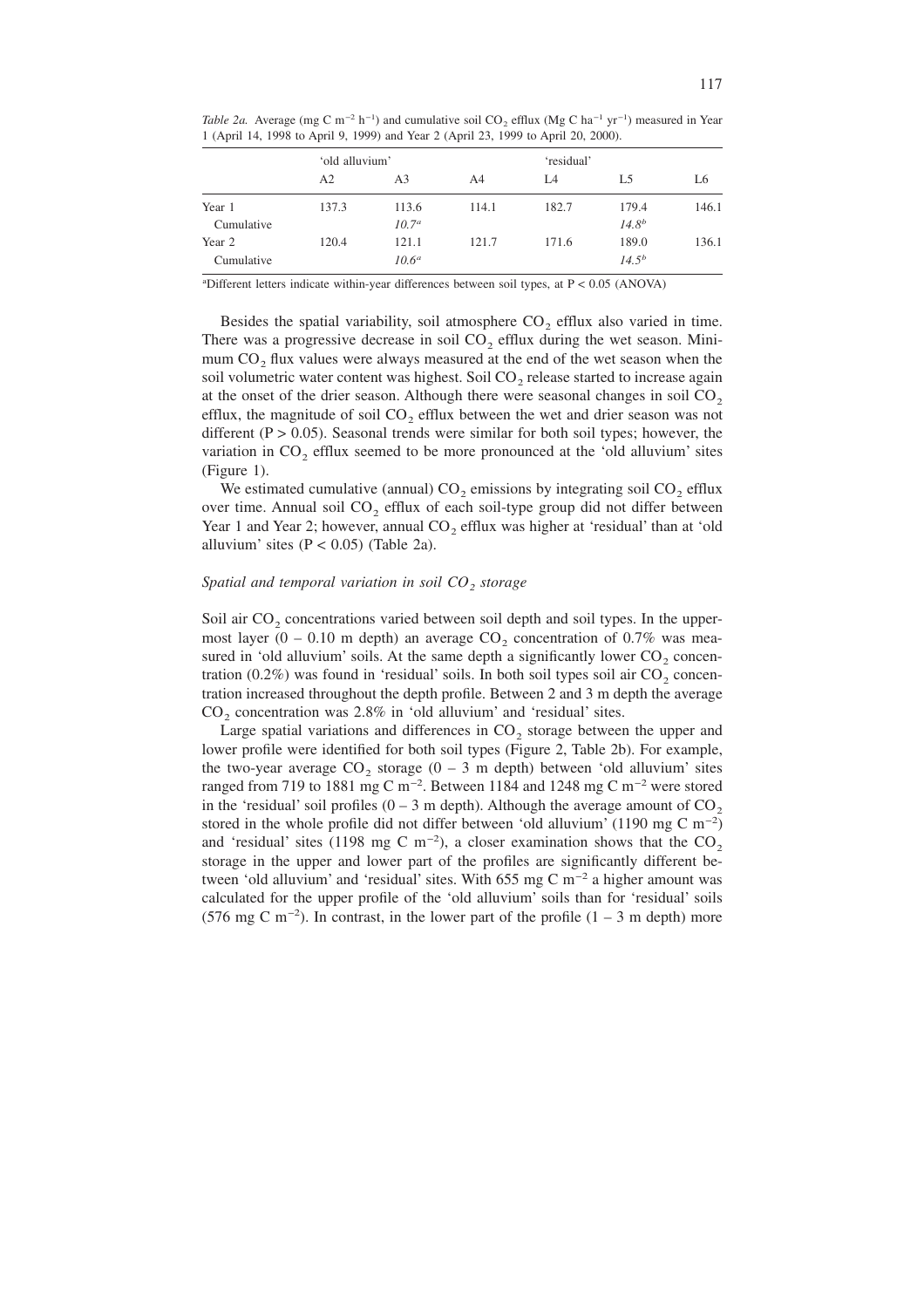

*Figure 1.* Bi-weekly measurements of soil CO<sub>2</sub> efflux, soil water content and soil temperature at 0.05 m depth. Each point is the mean of three sites (for soil respiration with 8 chamber measurements at each site). Error bars represent ± standard error of the mean. The shaded areas mark the drier season; white background is the wet season.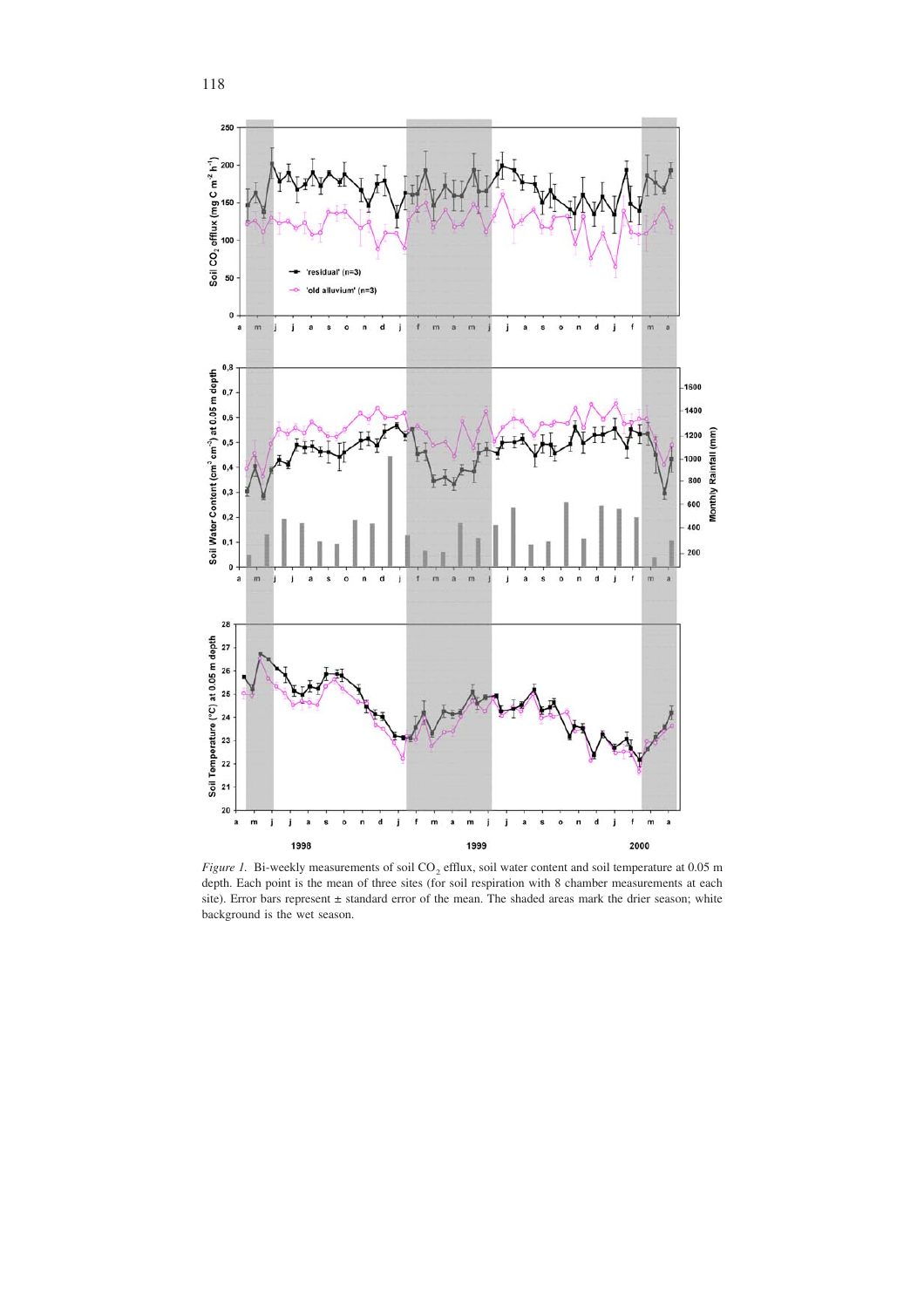|           | 'old alluvium' |      |                | 'residual' |     |     |
|-----------|----------------|------|----------------|------------|-----|-----|
|           | A2             | A3   | A <sup>4</sup> | L4         | L5  | L6  |
| Year 1    |                |      |                |            |     |     |
| $0 - 1$ m | 540            | 1016 | 441            | 371        | 672 | 658 |
| $1 - 3$ m | 405            | 927  | 359            | 1001       | 571 | 476 |
| Year 2    |                |      |                |            |     |     |
| $0 - 1$ m | 607            | 954  | 371            | 307        | 663 | 794 |
| $1 - 3$ m | 402            | 866  | 267            | 818        | 459 | 440 |
|           |                |      |                |            |     |     |

Table 2b. Soil CO<sub>2</sub> storage (mg C m<sup>-2</sup>) measured in Year 1 (April 14, 1998 to April 9, 1999) and Year 2 (April 23, 1999 to April 20, 2000)

 $CO<sub>2</sub>$  was stored in the 'residual' (627 mg C m<sup>-2</sup>) soils as compared to the 'old alluvium' soils (538 mg C m<sup>-2</sup>) (Table 2b).

Generally, no pronounced seasonal changes in soil  $CO<sub>2</sub>$  storage could be observed. However, during the wet season 1998 the amount of  $CO<sub>2</sub>$  stored in the upper soil profile  $(0 - 1$  m depth) of the 'old alluvium' sites tended to increase steadily. Due to extraordinary high soil air  $CO_2$  concentrations (up to 3% in 0 – 0.10 and 0.10 – 0.30 m depth) a CO<sub>2</sub> storage of approx. 1000 mg C m<sup>-2</sup> was calculated. At the onset and during the drier season 1999 the  $CO<sub>2</sub>$  storage decreased in the upper soil profile of the 'old alluvium' sites. During April and May 1998 when comparatively low soil moisture contents were measured (Figure 1), the  $CO<sub>2</sub>$  storage in the lower profile in all sites was unusually high (Figure 2).

Although individual sites showed differences in  $CO<sub>2</sub>$  storage between Year 1 and Year 2 (A4, L4, and L6), the average amount of  $CO<sub>2</sub>$  accumulated in the upper and lower profile did not differ between years (Table 2b). However, during Year 2 soil  $CO<sub>2</sub>$  storage in the 'old alluvium' and 'residual' sites varied within a greater range between sampling dates and no distinct accumulation peak was found at the end of the wet season as compared to Year 1 (Figure 2).

# *Effects of soil water content and soil temperature on soil CO<sub>2</sub> efflux and soil CO2 storage*

Combining the  $CO<sub>2</sub>$  efflux measurements from all dates per site showed that the relationship between soil  $CO<sub>2</sub>$  efflux and the volumetric water content (at 0.05 m) depth) can best be described as a parabolic function. This function could be applied to both 'old alluvium' and 'residual' sites (Figure 3). However, the shape of the curves and the soil water content at which maximum  $CO<sub>2</sub>$  evolution occurred differed between sites and soil types. At the 'old alluvium' sites the highest soil  $CO<sub>2</sub>$ efflux occurred when the soil water content (at 0.05 m depth) ranged between 0.45 and 0.50 cm<sup>3</sup> cm<sup>-3</sup>. At the 'residual' sites the highest  $CO_2$  release from the soil was measured when the water content was between 0.35 and 0.50 cm<sup>3</sup> cm<sup>-3</sup> (Figure 3). At the peak  $CO<sub>2</sub>$  emission, the soil matric potential for the 'old alluvium'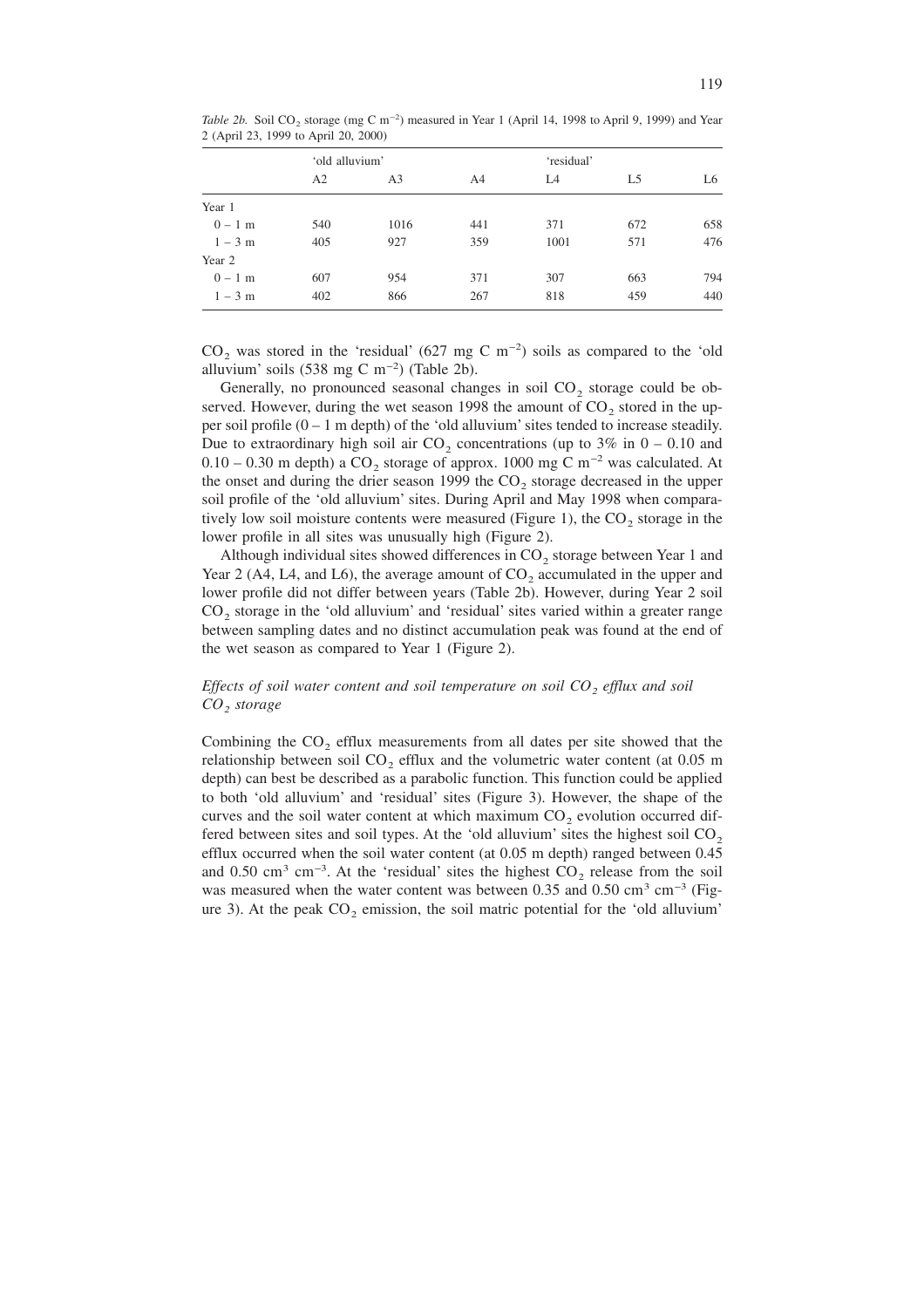

*Figure 2.* Bi-weekly measurements of soil  $CO_2$  storage in 0–1 m, 1–3 m and 0–3 m depth. Means ( $\pm$ standard error) are given  $(n = 3)$ . The shaded areas mark the drier season; white background is the wet season.

site A4 was equivalent to  $-0.01$  MPa. For the 'residual' site L6 the highest CO<sub>2</sub> efflux occurred at a matric potential of –0.03 MPa.

We correlated the residuals from the parabolic soil water – soil  $CO<sub>2</sub>$  efflux relationship with soil temperature (at 0.05 m depth) to test if we could explain any further part of  $CO<sub>2</sub>$  efflux with soil temperature. For one of the six sites ('residual' site L6), we found a significant positive correlation between the residuals and soil temperature. Selecting only wet season data, we found a negative linear relationship between  $CO<sub>2</sub>$  flux and soil water content. The median  $r<sup>2</sup>$  for 'old alluvium' and 'residual' sites was 0.51 and 0.21, respectively. For the wet season data a significant positive correlation between the residuals and soil temperature was found for one of the six sites ('old alluvium' site A2). Hence, for two sites soil temperature was useful as a variable explaining variance in soil  $CO<sub>2</sub>$  efflux.

Variations in  $CO<sub>2</sub>$  storage, spatial as well as temporal, were due to changes in soil air  $CO<sub>2</sub>$  concentration and soil water content (see Equation 1). However, the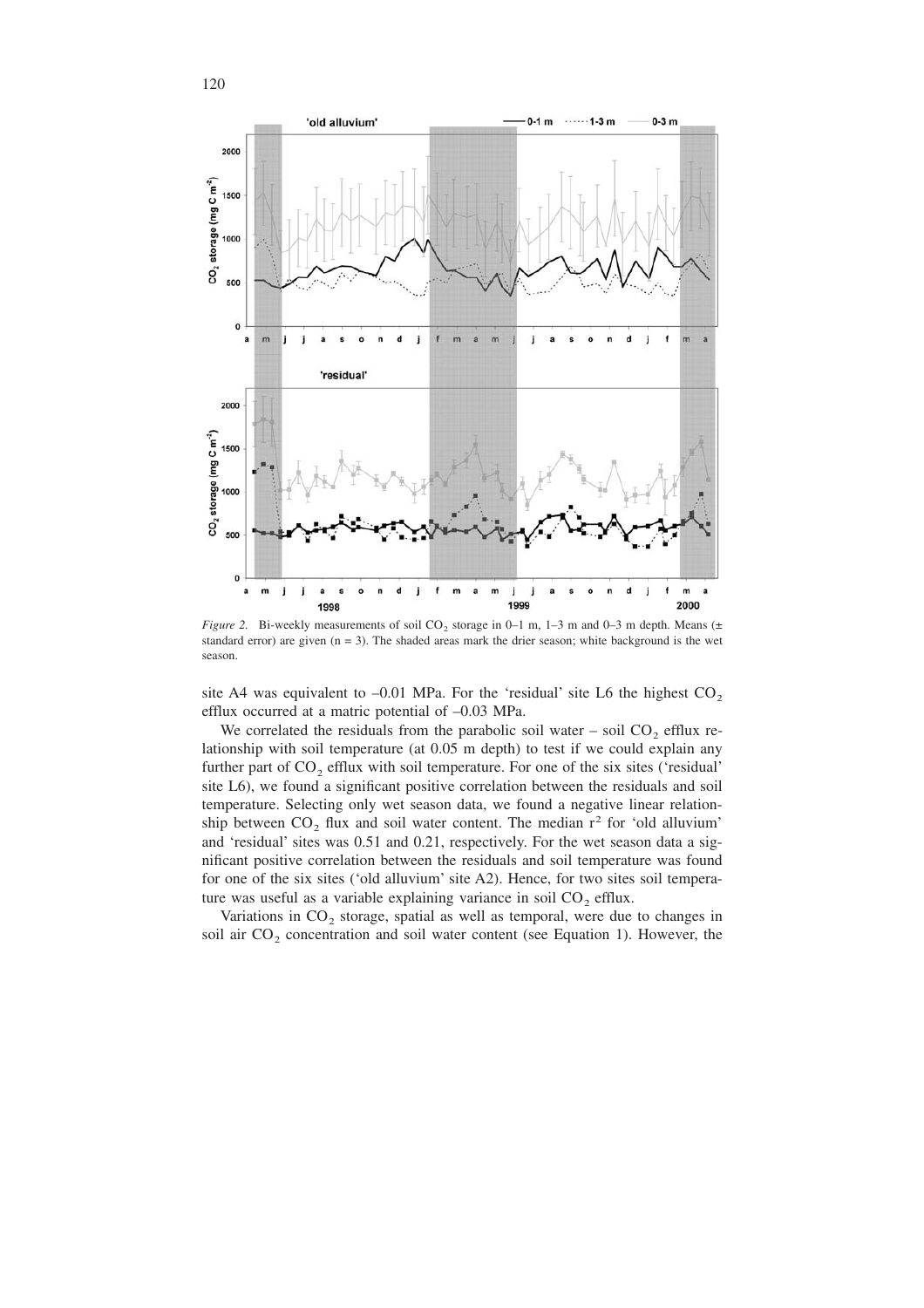

*Figure 3.* Relationship between soil water content and soil  $CO<sub>2</sub>$  efflux. Each estimate of soil  $CO<sub>2</sub>$  efflux is a mean of 8 chamber measurements and one soil water measurement at 0.05 m depth made on a given date.

relationship between soil air  $CO_2$  concentration, soil water content and  $CO_2$  storage was different for the upper and lower soil profile. In the upper profile changes in  $CO<sub>2</sub>$  storage were mainly due to changes in  $CO<sub>2</sub>$  concentration. No correlation was found between soil moisture content and  $CO<sub>2</sub>$  storage. In contrast, below one meter changes in  $CO_2$  storage cannot be explained by variations in  $CO_2$  concentration but by changes in soil air space.

The apparent effect of temperature on soil  $CO<sub>2</sub>$  efflux (parabolic function with an optimum at around  $24 \text{ }^{\circ}\text{C}$ ) is probably the result of the covariance between soil temperature and soil water content. At 'old alluvium' sites (at 0.05 m depth) soil temperature and soil water content were negatively correlated across seasons (Figure 4). The same pattern was observed for 'residual' sites (wet season and drier season  $r^2 = 0.33$ ) although the soil (at 0.05 m depth) at these sites was significantly warmer and drier than at the 'old alluvium' sites. In general, both soil types were wetter but warmer ( $P < 0.05$ ) during wet season (Figures 1 and 4). Exceptionally high temperatures ( $> 26$  °C) and comparatively low soil water contents were observed in May 1998 (Figure 1). This was probably caused by the occurrence of an El Niño Southern Oscillaton (ENSO) drought cycle in 1997/1998.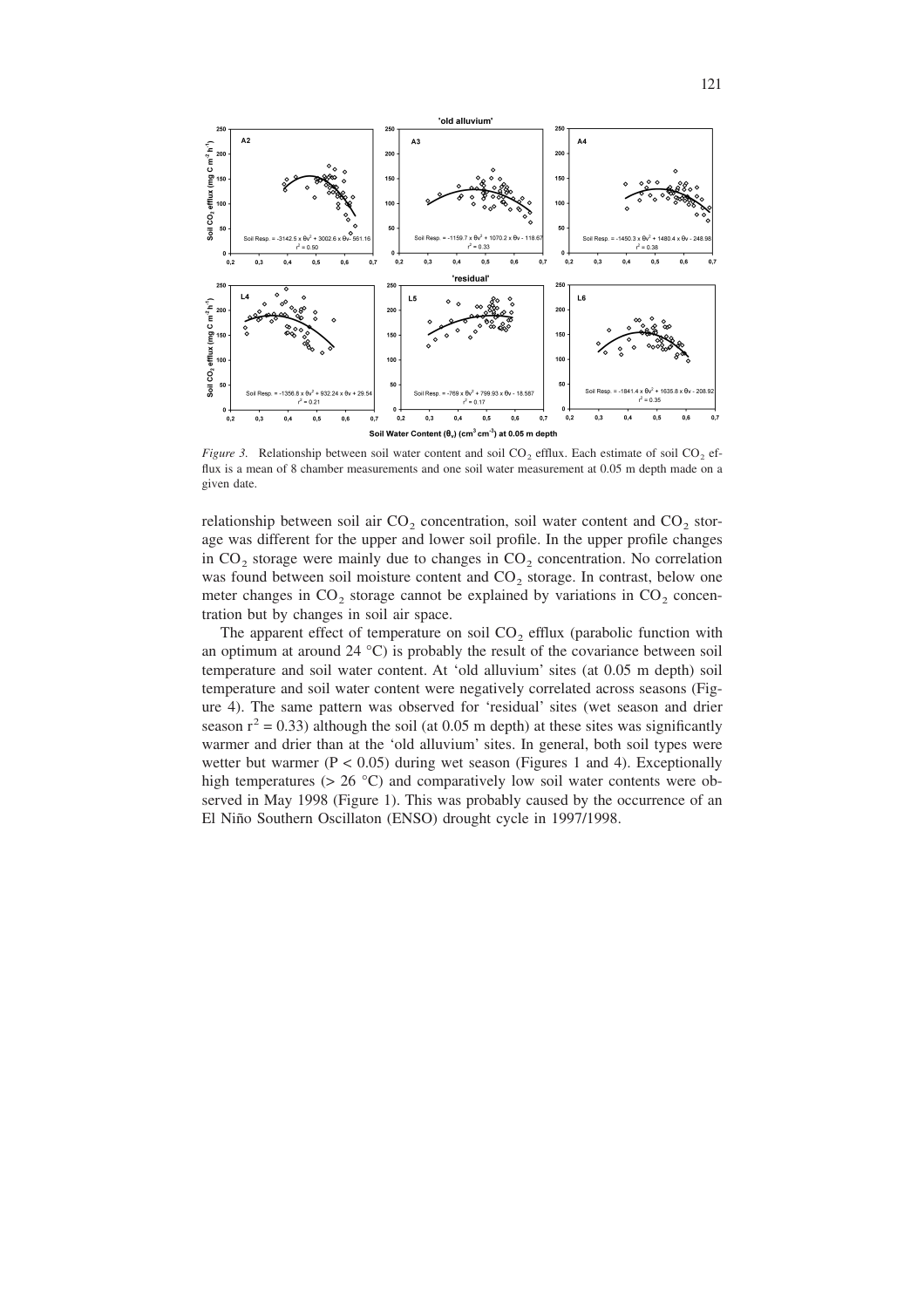

*Figure 4.* Covariation of soil temperature with soil water content at 0.05 m depth for 'old alluvium'. Each point represents individual soil temperature and soil water measurements made at all 'old alluvium' sites on a given date.

#### **Discussion**

# *Spatial variation and magnitude of CO<sub>2</sub> efflux*

The two-year average  $CO<sub>2</sub>$  flux from 'residual' plots was about 40% higher than that from 'old alluvium' plots (Figure 1, Table 2a). These weathered 'residual' sites have a significantly higher amount of fine roots (DA Clark, unpublished data) and greater numbers of arbuscular mycorrhizal fungal spores (C Lovelock, unpublished data). This finding indicates that root respiration may explain part of the differences of soil CO2 efflux and that root biomass gave a good reflection of root respiration. Previous research has suggested that roots/rhizosphere contribute 30 to 70% to total soil  $CO<sub>2</sub>$  efflux and that the release of  $CO<sub>2</sub>$  from the soil generally increases with increase in root/rhizosphere biomass (Epron and Badot 1997; Janssens et al. 1998; Hanson et al. 2000). Furthermore, soil  $CO<sub>2</sub>$  efflux and fine root biomass were negatively correlated with the soil phosphorus level (DA Clark, DB Clark, E Veldkamp, unpublished data). We suggest that more fine roots were accumulated in the 'residual' sites in order to provide enough phosphorus for tree physiological processes and that mycorrhizal associations might have the potential to increase the uptake of phosphorus at sites with low soil P levels. A positive correlation was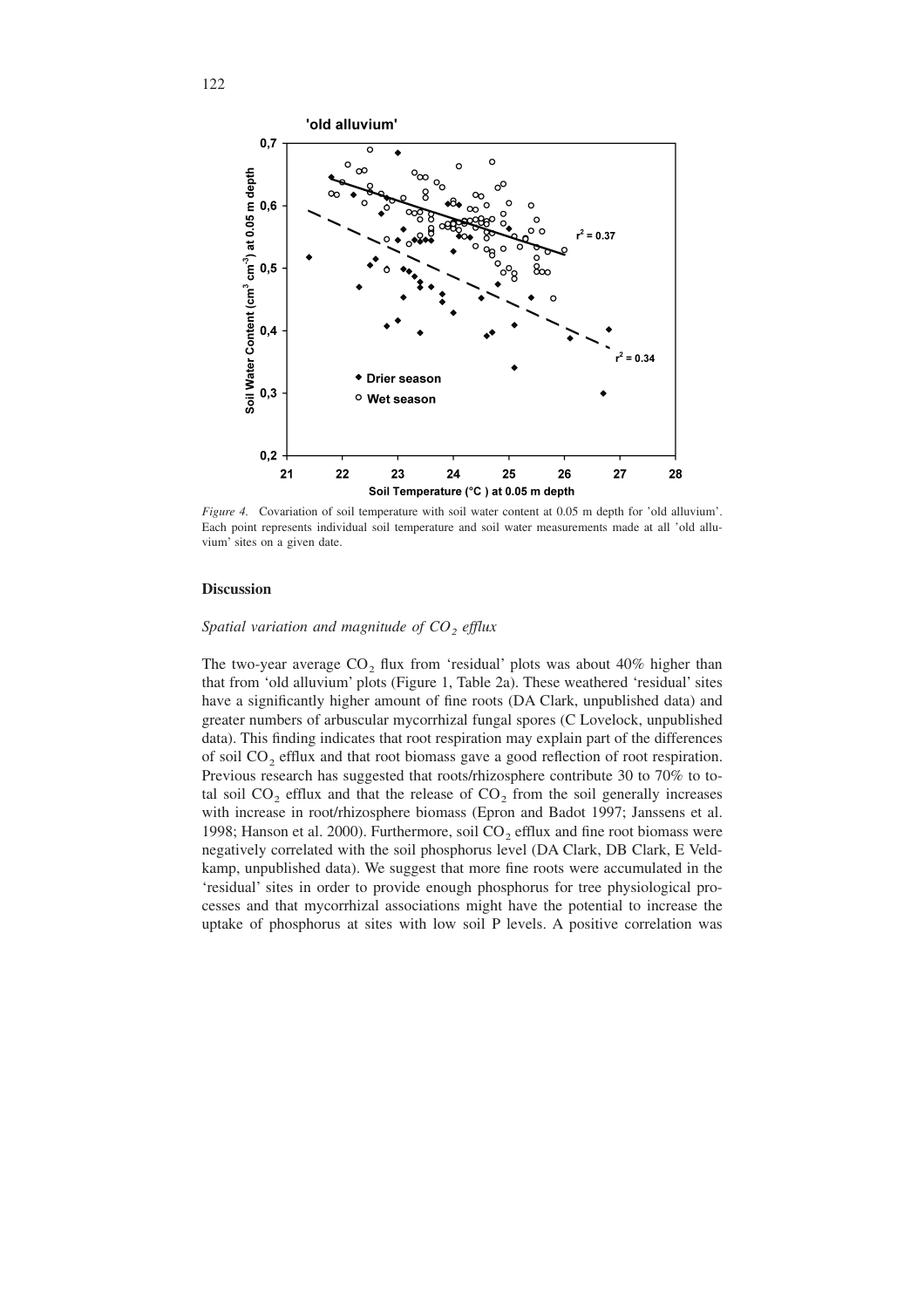| Factors                                                   | r       |               |
|-----------------------------------------------------------|---------|---------------|
| Total C $(\% )$                                           | 0.70    | $\text{ns}^1$ |
| Total N $(\%)$                                            | 0.72    | ns            |
| Total P (mg $g^{-1}$ )                                    | $-0.60$ | ns            |
| Soil water content at 0.05 m depth $\rm (cm^3 \ cm^{-3})$ | $-0.81$ | $*2$          |
| Soil air space $\rm (cm^3 \ cm^{-3})$                     | 0.67    | ns.           |
| Soil temperature at 0.05 m depth $(^{\circ}C)$            | 0.41    | ns.           |

*Table 3.* Correlations of biotic and abiotic factors with soil  $CO<sub>2</sub>$  efflux. The analysis (Pearson productmoment correlation) is based on the data from the six study sites.

<sup>1</sup>Not significant,  $P > 0.05$ 

<sup>2</sup>Significant,  $P < 0.05$ 

found between  $CO<sub>2</sub>$  efflux and soil carbon and nitrogen concentrations. In addition to these nutrient-related parameters, part of the site-specific differences in soil  $CO<sub>2</sub>$ efflux may also be explained by the spatial variance in soil water content. However, none of these trends was significant at  $P < 0.05$ , most likely because of the high variability within the relatively small data set  $(n = 6)$  (Table 3).

 $CO_2$  efflux measured in this study (10.0 to 16.6 Mg C ha<sup>-1</sup> yr<sup>-1</sup>) were consistent with the range reported by Raich and Schlesinger (1992) for tropical moist/ humid forests (8.9 to 15.2 Mg C ha<sup>-1</sup> yr<sup>-1</sup>). Higher CO<sub>2</sub> flux rates than ours were reported for an old-growth forest in eastern Amazonia where the  $CO<sub>2</sub>$  efflux was 20 Mg ha−1 yr−1 (Trumbore et al. 1995; Davidson et al. 2000). We didn't find a difference in the magnitude of soil  $CO<sub>2</sub>$  efflux between the wet and drier season. Other studies from tropical wet forest show a clear seasonal trend with lower  $CO<sub>2</sub>$ emission during dry hot periods (Feigl et al. 1995; Rajvanshi and Gupta 1986). The difference may be because our sites received during the time investigated more than 100 mm of precipitation each month even during the drier season. Our estimate of soil  $CO<sub>2</sub>$  emission was approx. 45% lower than the estimate reported by Raich (1980) for La Selva. He measured an average of 19 Mg C ha<sup>-1</sup> yr<sup>-1</sup> for May/July based on the soda-lime absorption technique  $(n = 6)$  in a mature forest site on old alluvial material. The use of a different methodology for soil  $CO<sub>2</sub>$  efflux, as well as the high spatial heterogeneity were most likely the reasons for this difference.

#### *Temporal variation in soil CO<sub>2</sub> efflux and soil CO<sub>2</sub> <i>storage*

Fluctuations in  $CO<sub>2</sub>$  emission and  $CO<sub>2</sub>$  storage between sampling days, most likely due to short-term weather conditions, were overlaid by some distinctive seasonal trends. Soil  $CO<sub>2</sub>$  efflux rates increased at the onset of the wet season. Flushes of CO<sub>2</sub> following the re-wetting of soil have frequently been observed and are caused by pulses of microbial activity (Birch 1958; Orchard and Cook 1983; Kieft et al. 1987) or due to the  $CO<sub>2</sub>$  displacement in the soil by rain water (Singh and Gupta 1977). However, with the wet season well underway the efflux of  $CO<sub>2</sub>$  from the soil surface steadily decreased at all sites, reaching minimum  $CO<sub>2</sub>$  emission rates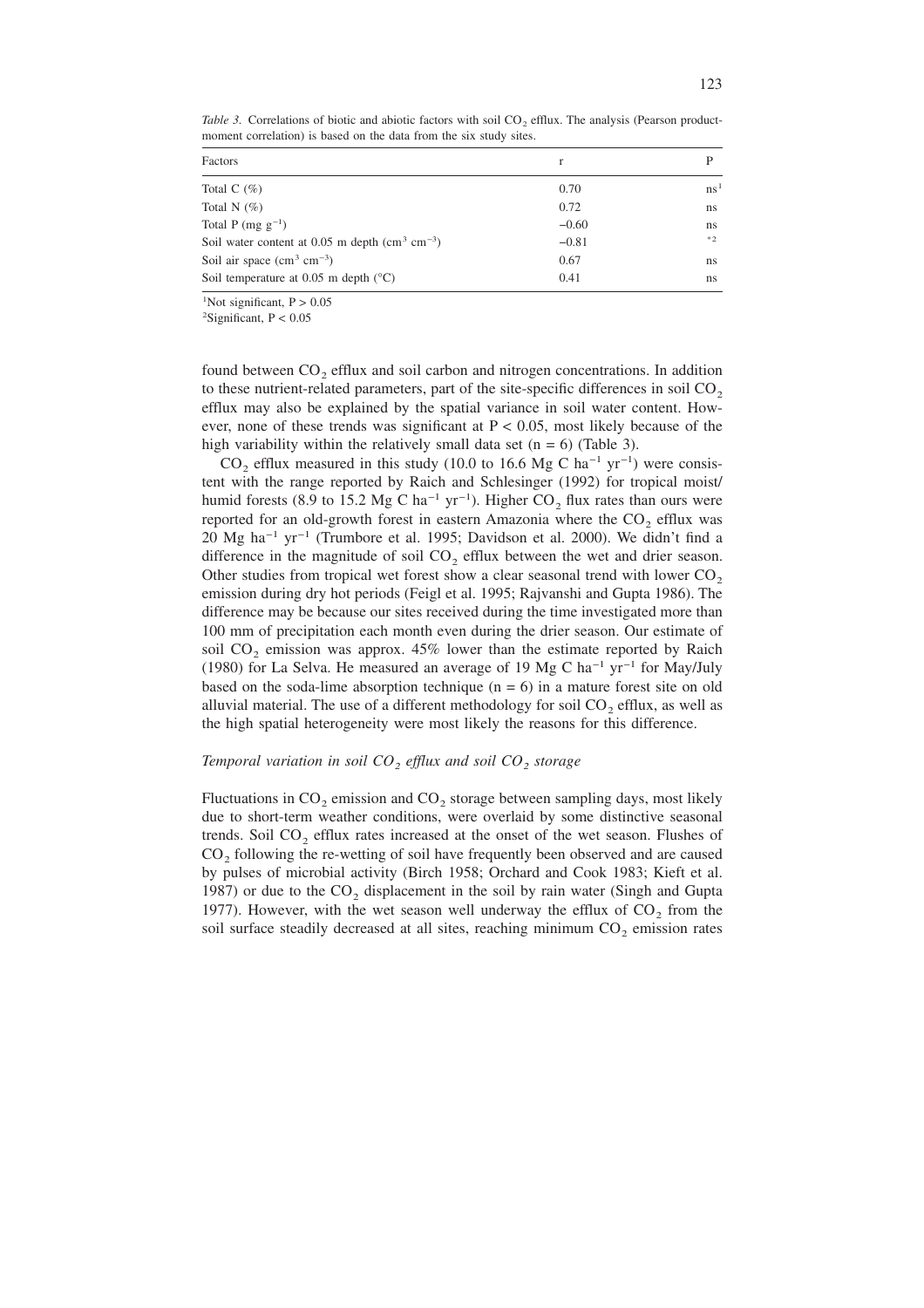at the end of the wet season. Increases in soil moisture content may decrease  $CO<sub>2</sub>$ production in the soil and also cause a decrease in  $CO<sub>2</sub>$  flux from the soil surface. Although the  $CO_2$  concentration in the upper profile increased, the  $CO_2$  efflux decreased. This indicates that the  $CO<sub>2</sub>$  exchange between soil and atmosphere was reduced due to lower diffusion rates caused by high soil water content. However, the contribution of  $CO<sub>2</sub>$  storage to the efflux is comparatively small. The amount of  $CO<sub>2</sub>$  stored in the whole soil profile (approx. 1200 mg m<sup>-2</sup>) is only 7 to 10 times higher than the  $CO<sub>2</sub>$  efflux per hour. We also calculated the rate of  $CO<sub>2</sub>$  accumulation/loss (in mg m<sup>-2</sup> h<sup>-1</sup>) by interpolating the increase/decrease of storage which took place over a two-week period, assuming a uniform linear change between sampling dates. This rate was then compared to the observed surface flux rate on a given date. For the upper soil profile the  $CO<sub>2</sub>$  storage term would only account for 0.1 to 2% of the flux rate. Thus, diffusion and storage cannot solely explain the observed decline of  $CO<sub>2</sub>$  efflux. We suggest that  $CO<sub>2</sub>$  production was also reduced during the course of the wet season. The production of  $CO<sub>2</sub>$  from decay of organic matter could be inhibited either by oxygen limitation and/or temperature. In addition, several other factors have to be considered. Temporal changes in litterfall and root biomass may play an important role explaining seasonal variation in soil  $CO<sub>2</sub>$ efflux. Wofsy et al. (1988) attributed lower soil  $CO<sub>2</sub>$  efflux from an Amazonian forest during wet season to lower solar flux rates, which could affect photosysnthetic rates. Reduction of overall photysynthesis may also lead to lower root respiration rates. At La Selva lower solar flux rates are measured during months with higher average precipitation rates and, hence, higher persistent cloud cover (Sanford et al. 1994).

The increase in  $CO_2$  flux and the decline of soil air  $CO_2$  concentration and  $CO_2$ storage in the upper profile at the onset of the drier season were probably due to soil drying which opens soil macropores and thus enhanced release of  $CO<sub>2</sub>$  that was accumulated in the soil during wet season. Increases in  $CO<sub>2</sub>$  efflux at the onset of the dry season could not be attributed to the emission of  $CO<sub>2</sub>$  stored in deeper layers as the amount of  $CO<sub>2</sub>$  stored below one meter was low during the wet season and at the onset of the drier season.

#### *Effects of soil temperature and soil water content on soil CO<sub>2</sub> efflux*

The relationship between soil  $CO<sub>2</sub>$  efflux, soil temperature and soil water content involves complex interactions depending on the relative limitation of temperature and moisture to both microbial and root activity as well gas diffusion. However, the importance of each factor varies among ecosystems and different environments. Temperature has been found to explain much of the variance in soil  $CO<sub>2</sub>$  efflux in temperate or boreal environments. The strong relationship between fluxes of  $CO<sub>2</sub>$ and temperature is not unexpected in these ecosystems since soil  $CO<sub>2</sub>$  efflux reflects heterotrophic and autotrophic activities and variations in temperature are high. In contrast, soil moisture is the major controlling variable during periods of very wet/dry conditions or in regions where soil temperatures are high and relatively invariable (Schlesinger 1977; Rout and Gupta 1989; Holt et al. 1990; Davidson et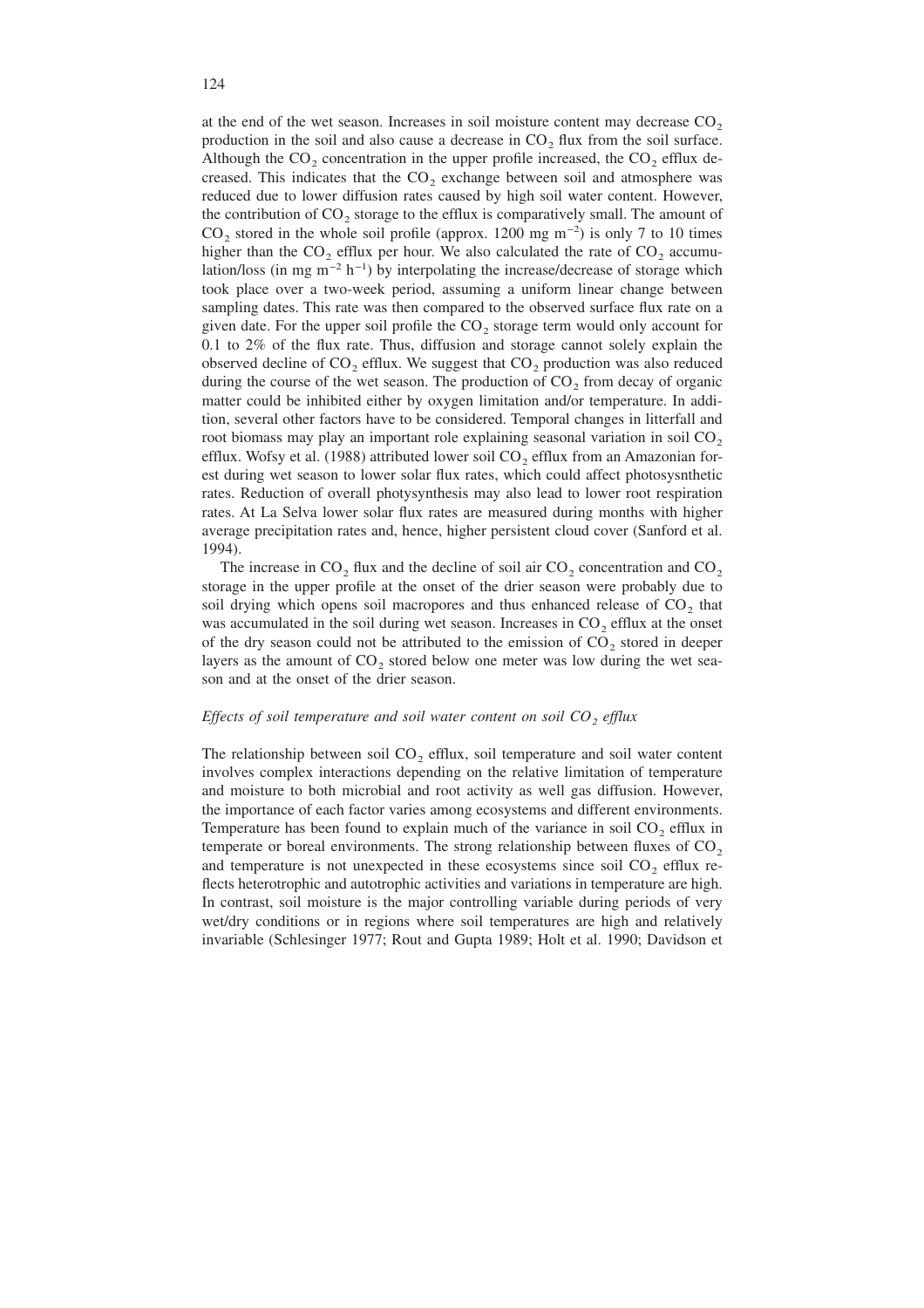al. 2000). Soil temperature of the La Selva sites are isothermic (Sanchez 1976); thus, its average monthly changes may be too small to be detected in the soil  $CO<sub>2</sub>$ efflux signal. Furthermore, the influence of temperature on temporal variation in  $CO<sub>2</sub>$  efflux was masked by the effect of soil water, which may have led to a weaker relationship between soil  $CO<sub>2</sub>$  release and soil temperature. Hence, it is not surprising that on both investigated soil types temporal variation in soil  $CO<sub>2</sub>$  efflux was primarily controlled by soil water content. A parabolic function has also been used by others to describe the relationship between soil  $CO<sub>2</sub>$  efflux and soil moisture (Ino and Monsi 1969; Edwards 1975; Londo et al. 1999). This reflects the general observation that  $CO<sub>2</sub>$  flux declines in both saturated and in very dry soils. Matric potential can be used as an indicator of water availability to plant roots and soil microorganisms (Skopp et al. 1990). We found a decrease in  $CO<sub>2</sub>$  efflux when the matric potential fell below −0.01 MPa ('old alluvium' site A4) and −0.03 MPa ('residual' site L6), respectively. In April and May 1998, at the end of the El Niño Southern Oscillaton (ENSO) drought cycle 1997/1998, matric potential exceeded −0.25 ('old alluvium' site A4) and −0.93 MPa ('residual' site L6). The constraints on soil  $CO<sub>2</sub>$  efflux may have resulted from reduced microbial activity owing to low soil moisture. According to Wong and Griffin (1976) bacterial activity declines sharply as water potential falls (−0.05 to −0.3 MPa) and is negligible at −1.5 MPa as bacterial movement is largely restricted to water films in soil and bacteria can only remain active while nutrients are able to diffuse toward and waste products away from them. But not only microbial activity is controlling  $CO<sub>2</sub>$  production rates and soil  $CO_2$  efflux. Root respiration has been estimated to account for  $10 - 90\%$ of total CO<sub>2</sub> emission (Medina et al. 1980; Behera et al. 1990; Hanson et al. 2000). Water limitation can inhibit root growth and affects root metabolism (Sandford and Cuevas 1996; Mulkey and Wright 1996). At all study sites a peak in dead fine root biomass was found during the El Niño Southern Oscillation (ENSO) drought cycle (DA Clark, unpublished data). Fine root mortality may also contribute to a decrease in root respiration during extraordinary dry periods. However, without direct studies on root and microbial moisture responses and estimates on the contribution of soil microbial and root respiration to total soil  $CO<sub>2</sub>$  efflux, it is impossible to make solid conclusions about the differing soil moisture responses across sites from our data alone. Although  $CO<sub>2</sub>$  efflux showed an optimum soil water content on all sites (except one site, L5), the water content and matric potential at which maximum CO<sub>2</sub> evolution occurred differed between 'old alluvium' and 'residual' sites. This could probably be due to site-specific soil characteristics which caused differences in porosity and tortuosity, influencing gas diffusion. For example, the upper profile  $(0 - 1$  m depth) of the 'residual' sites had a significantly higher soil air space volume as compared to the 'old alluvium' sites (Table 1). Our sites at La Selva receive a considerably amount of rain and as a result the volumetric water content can reach levels where diffusion is inhibited due to water-filled pores, even though the soil is well aggregated and has a high porosity and infiltration rates (Sollins and Radulovich 1988). Whereas at other study sites very high or low soil water contents are restricted to a short period of time, at La Selva soil water resided at > −0.008 MPa for many weeks due to the perudic moisture regime.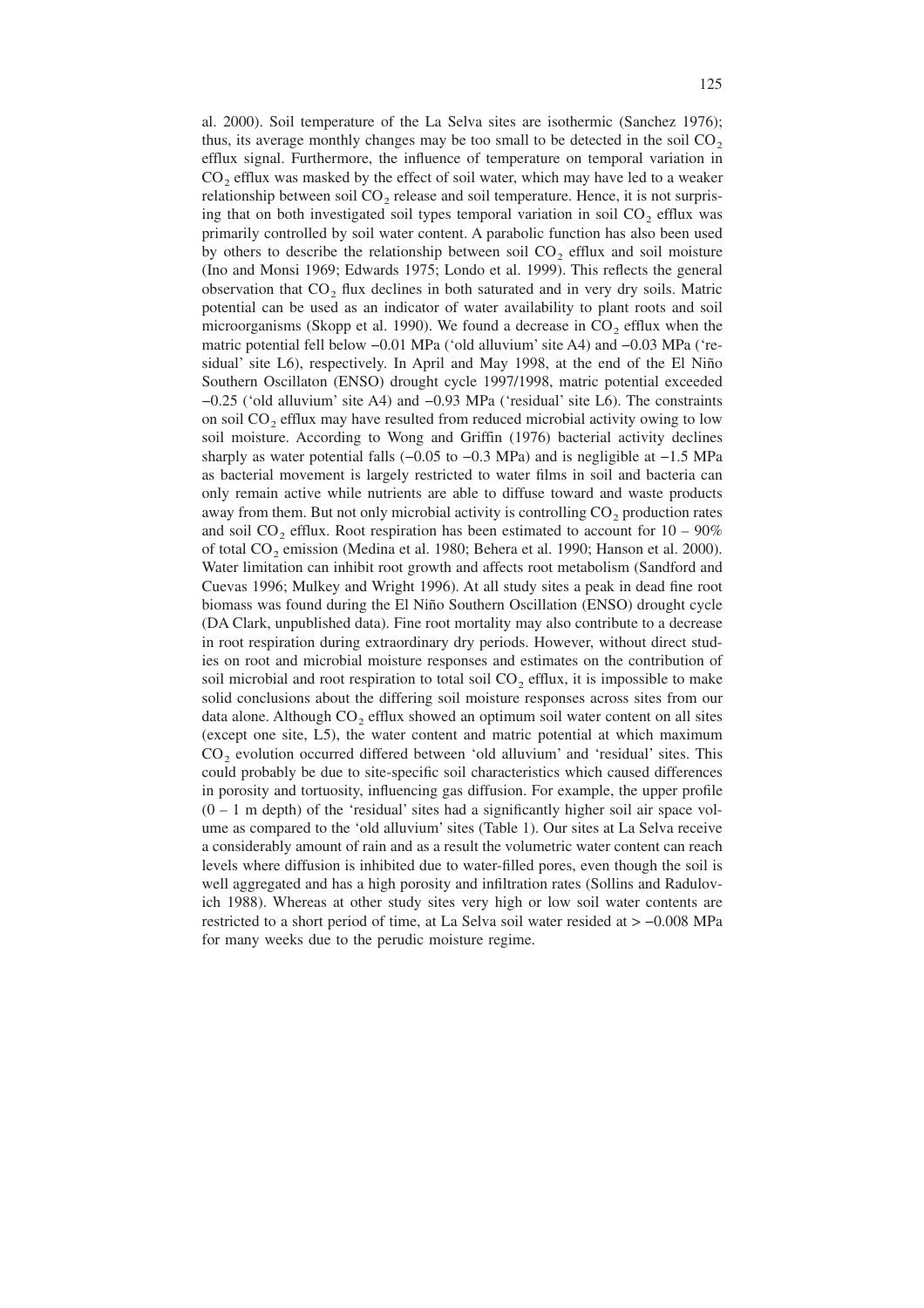Our CO<sub>2</sub> flux data represent an integrated measure of root and heterotrophic respiration as well as gas diffusion. All these processes may respond differently to biotic and abiotic factors. Thus, it is difficult to obtain a strong correlation between soil  $CO<sub>2</sub>$  efflux and a single factor. As expected, our study showed that in this wet tropical environment, soil water content explained a considerable amount of the seasonal variation in soil  $CO<sub>2</sub>$  efflux rates despite the fact that our sampling occurred across a large area with substantial spatial variation. During periods of high soil water content  $CO<sub>2</sub>$  efflux rates decreased, probably due to a lower diffusion rate. But diffusion and  $CO<sub>2</sub>$  storage cannot fully explain the observed pattern in  $CO<sub>2</sub>$  efflux.  $CO<sub>2</sub>$  production seemed also to be reduced during the course of the wet season.

#### **Acknowledgements**

This study was funded by the DFG (German Research Foundation) and was partially based upon work supported by the National Science Foundation under Grant DEB 9629245, by the US Department of Energy, and by the Andrew W. Mellon Foundation. The authors thank Deborah Clark, David Clark and Steven Oberbauer for their encouragement and critical review of the manuscript. We are grateful to Marife Corre and two anonymous reviewers for their constructive comments and suggestions. We also thank the La Selva staff for their continuous support.

#### **References**

- Behera N., Joshi S.K. and Pati D.P. 1990. Root contribution to total soil metabolism in a tropical forest soil from Orissa, India. For. Ecol. Manag. 36: 125–134.
- Birch H.F. 1958. The effect of soil drying on humus decomposition and nitrogen availability. Plant Soil 10: 9–31.
- Clark D.B., Clark D.A. and Read J.M. 1998. Edaphic variation and the mesoscale distribution of tree species in a neotropical rain forest. J. Ecol. 86: 101–112.
- Clark D.B. and Clark D.A. 2000. Landscape-scale variation in forest structure and biomass in a tropical rain forest. For. Ecol. Manage. 137: 185–198.
- Cox P.M., Betts A.R., Jones C.D., Spall S.A. and Totterdell I.J. 2000. Acceleration of global warming due to carbon-cycles feedbacks in a coupled climate model. Nature 408: 184–187.
- Davidson E.A., Belk E. and Boone R.D. 1998. Soil water content and temperature as independent or confounded factors controlling soil respiration in a temperate mixed hardwood forest. Global Change Biol. 4: 217–227.
- Davidson E.A., Verchot L.V., Cattânio J.H., Ackerman I.L. and Carvalho J.E.M. 2000. Effects of soil water content on soil respiration in forests and cattle pastures of eastern Amazonia. Biogeochemistry 48: 53–69.
- De Jong E. and Schappert H.J.V. 1972. Calculation of soil respiration and activity from CO<sub>2</sub> profiles in the soil. Soil Sci. 119: 328–333.
- Dörr H. and Münnich K.O. 1987. Annual variation in soil respiration in selected areas of the temperate zone. Tellus 39B: 114–121.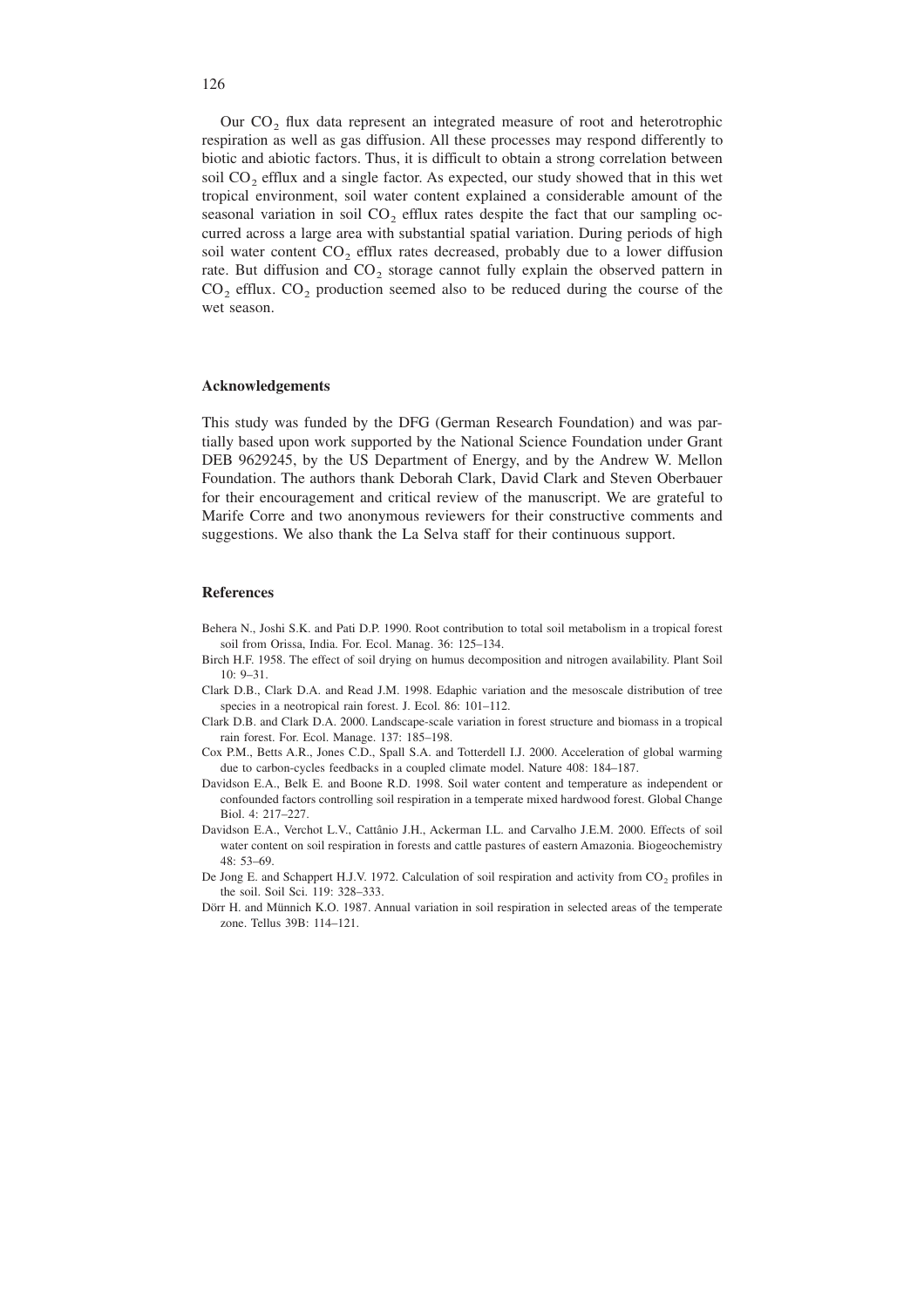- Epron D. and Badot P.M. 1997. Fine root respiration in forest trees. In: Puech J.C., Latché A. and Bouzayen M. (eds), Plant Sciences. SFPV, Paris, pp. 199–200.
- Feigl B.J., Steudler P.A. and Cerri C.C. 1995. Effects of pasture introduction on soil CO<sub>2</sub> emissions during the dry season in the state of Rondônia, Brazil. Biogeochemistry 31: 1–14.
- Field C.B., Behrenfeld M.J., Randerson J.T. and Falkowski P. 1998. Primary production of the biosphere: integrating terrestrial and oceanic components. Science 281: 237–240.
- Grace J., Lloyd J., Mcintyre J., Miranda A., Meir P., Miranda H. et al. 1995. Carbon dioxide uptake by an undisturbed tropical rain forest in southwest Amazonia, 1992 to 1993. Science 270: 778–780.
- Hanson P.J., Edwards N.T., Garten C.T. and Andrews J.A. 2000. Separating root and soil microbial contributions to soil respiration: A review of methods and observations. Biogeochemistry 48: 115–146.
- Hartshorn G.S. and Hammel B.E. 1994. Vegetation types and floristic patterns. In: McDade L.A., Bawa K.S., Hespenheide H.A. and Hartshorn G.S. (eds), La Selva: Ecology and Natural History of a Neotropical Rain Forest. The University of Chicago Press, Chicago, pp. 73–89.
- Holt J.A., Hodgen M.J. and Lamb D. 1990. Soil respiration in the seasonally dry tropics near Townsvill, North Queensland. Austr. J. Soil Res. 28: 737–745.
- Howard D.M. and Howard P.J.A. 1993. Relationships between  $CO<sub>2</sub>$  evolution, moisture content and temperature for a range of soil types. Soil Biol. Biochem. 25: 1537–1546.
- Ino Y. and Monsi M. 1969. An experimental approach to the calculation of CO<sub>2</sub> amount evolved from several soils. Jap. J. Bot. 20: 153–188.
- Janssens I.A., Barigah T. and Ceulemans R. 1998. Soil  $CO<sub>2</sub>$  efflux rates in different tropical vegetation types in French Guiana. Ann. For. Sci. 545: 671–680.
- Kicklighter D.W., Melillo J.M., Peterjohn W.T., Rastetter E.B., McGuire A.D., Steudler P.A. et al. 1994. Aspects of spatial and temporal aggregation in estimating regional carbon dioxide fluxes from temperate forest soils. J. Geophys. Res. 99: 1303–1315.
- Kieft T.L., Soroker E. and Firestone M.K. 1987. Microbial biomass response to a rapid increase in water potential when dry soil is wetted. Soil Biol. Biochem. 19: 119–126.
- Kleber M., Schwendenmann L., Veldkamp E., Rößner J. and Jahn R. The mineral inventory of highly weathered andesitic soils at La Selva Biological Station, Costa Rica. Geoderma (submitted).
- Linn D.M. and Doran J.W. 1984. Effect of water-filled pore space on carbon dioxide and nitrous oxide production in tilled and untilled soils. Soil Sci. Soc. Am. J. 48: 1267–1272.
- Londo A.J., Messina M.G. and Schoenholtz S.H. 1999. Forest harvesting effects on soil temperature, moisture, and respiration in a Bottomland Hardwood Forest. Soil Sci. Soc. Am. J. 63: 637–644.
- Mahli Y., Nobre A.D., Grace J., Kruit B., Pereira M.G.P., Culf A. et al. 1998. Carbon dioxide transfer over a Central Amazonian rain forest. J. Geophys. Res. 103: 31593–31612.
- Melillo J.M., McGuire A.D., Kicklighter D.W., Moore B., Vorosmarty C.J. and Schloss A.L. 1993. Global climate change and terrestrial net primary production. Nature 363: 234–240.
- Medina E., Klinge H., Jordan C. and Herrera R. 1980. Soil respiration in Amazonian rain forests in the Rio Negro Basin. Flora 170: 240–250.
- Mulkey S.S. and Wright S.J. 1996. Influence of seasonal drought on the carbon balance of tropical forest plants. In: Mulkey S.S., Chazdon R.L. and Smith A.P. (eds), Tropical Forest Plant Ecophysiology. Chapman and Hall, New York, pp. 187–216.
- Norman J.M., Garcia R. and Verma S.B. 1992. Soil surface  $CO_2$  fluxes and the carbon budget of a grassland. J. Geophys. Res. 97: 18845–18853.
- O'Brien J.J. and Oberbauer S.F. 2001. An inexpensive portable meter to read soil moisture probes. Soil Sci. Soc. Am. J. 65: 1081–1083.
- Orchard V.A. and Cook F.J. 1983. Relationship between soil respiration and soil moisture. Soil Biol. Biochem. 15: 447–453.
- Papendick R.I. and Campbell G.S. 1981. Theory and measurement of water potential. In: Parr J.F., Gardner W.R. and Elliot L.F. (eds), Water Potential Relations in Soil Microbiology. Special Publications Number 9. Soil Science Society of America, Madison, WI, USA, pp. 1–27.